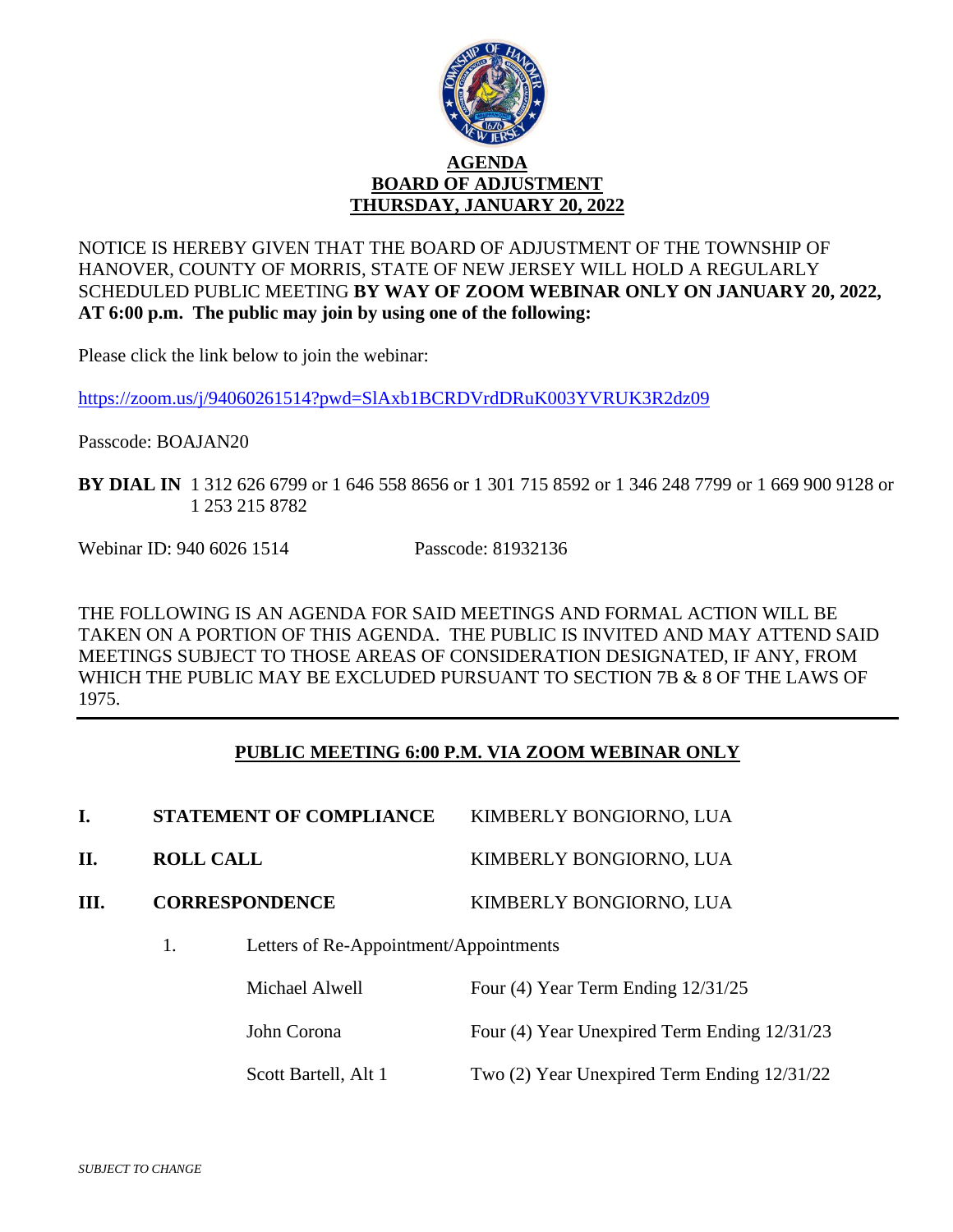# **IV. REORGANIZATION**

- 1. ELECTION OF CHAIRPERSON
- 2. ELECTION OF VICE-CHAIRPERSON
- 3. RESOLUTIONS
	- a. Designation of Official Newspaper
	- b. Designation of Board Attorney
	- c. Appointment of Board Secretary
	- d. Adoption of Schedule of Meeting Dates for the Year 2022
	- e. Membership in the NJ Federation of Planning Officials for the Year 2022
	- f. Designation of Completeness Official

#### **REGULAR MEETING OF THE BOARD OF ADJUSTMENT CALLED TO ORDER**

#### **VI. RESOLUTION TO BE MEMORIALIZED**

| CASE NO.               | 1689-R2                              |         |  |
|------------------------|--------------------------------------|---------|--|
| <b>APPLICANT/OWNER</b> | SETTIMO & THE THREE MUSKETEERS, INC. |         |  |
| <b>LOCATION:</b>       | 64 SOUTH JEFFERSON RD., WHIPPANY     |         |  |
| <b>BLOCK: 2602</b>     | <b>LOTS:</b> 1.01, 6 & 12            | ZONE: I |  |

Applicant is sough "C" & "D" Variance relief. The applicant had previously been granted site plan and variance approvals for the construction of a new E&S warehouse and distribution building back in 2009. The project was never constructed. The applicant is now seeking preliminary and final major site plan approvals for the development of an approximately 72,553 SF warehouse/distribution building on the subject property and other modifications, including a reduction in the square footage of the existing Building B and the removal of existing Building C. The total proposed square footage, if approved will be approximately 125,602 SF. The current plan differs from the project previously approved by the board in 2009. Application approved with conditions December 7, 2021.

#### **VII. MINUTES** DECEMBER 7, 2021